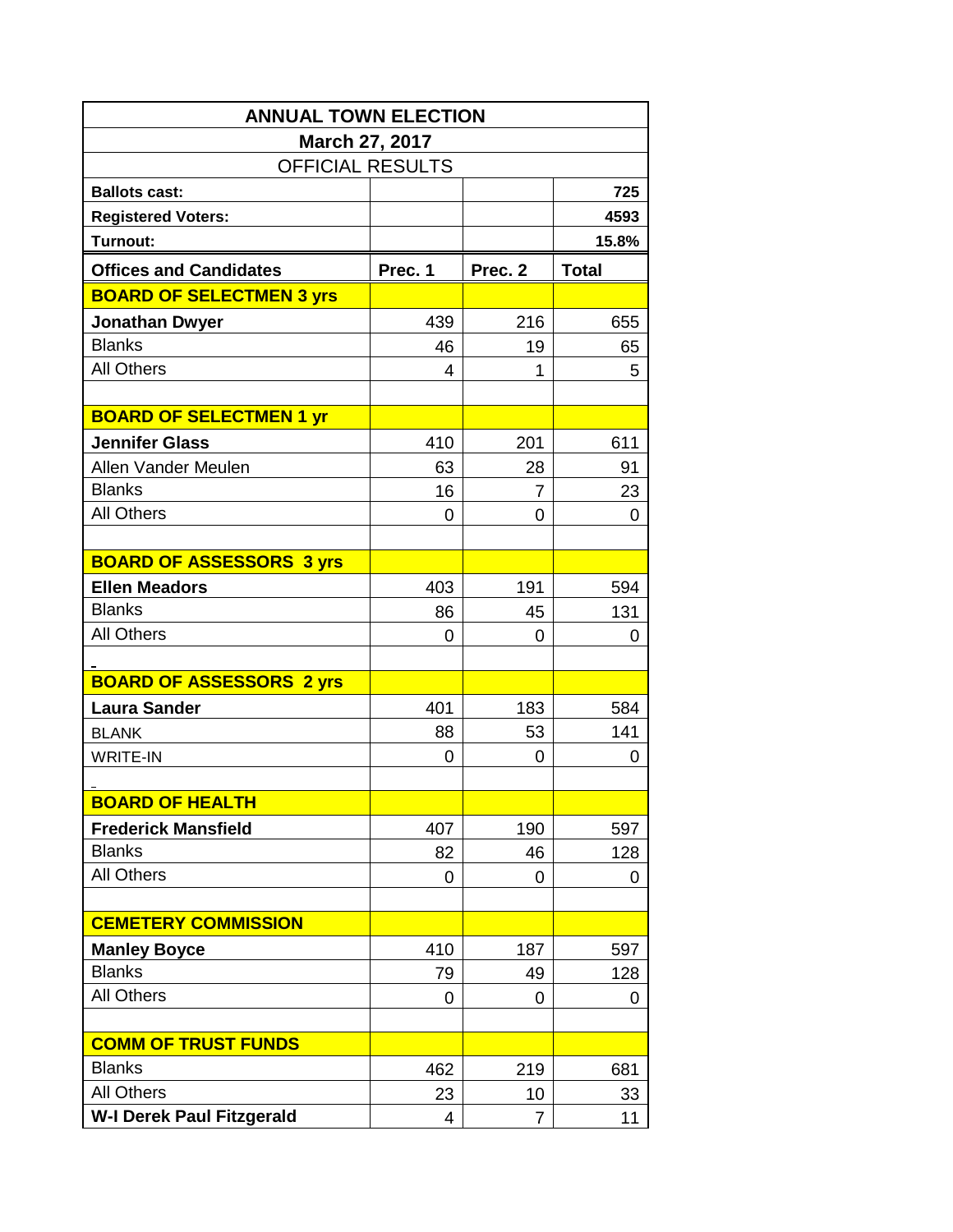| <b>DECORDOVA TRUSTEE</b>           |                |                |                  |                |              |
|------------------------------------|----------------|----------------|------------------|----------------|--------------|
| <b>Stacy Osur</b>                  | 389            | 191            | 580              |                |              |
| <b>Blanks</b>                      | 98             | 44             | 142              |                |              |
| <b>All Others</b>                  | $\overline{2}$ | 1              | 3                |                |              |
|                                    |                |                |                  |                |              |
| <b>HOUSING COMMISSION 3 yrs</b>    |                |                |                  |                |              |
| <b>Blanks</b>                      | 464            | 226            | 690              |                |              |
| <b>All Others</b>                  | 16             | 8              | 24               |                |              |
| <b>W-I Renel Fredriksen</b>        | 9              | $\overline{2}$ | 11               |                |              |
|                                    |                |                |                  |                |              |
| <b>HOUSING COMMISSION 1 yr</b>     |                |                |                  |                |              |
| Rakesh Karmacharya                 | 380            | 173            | 553              |                |              |
| <b>Blanks</b>                      | 108            | 63             | 171              |                |              |
| <b>All Others</b>                  | 1              | 0              | 1                |                |              |
|                                    |                |                |                  |                |              |
| <b>LSRHS 2 for 3 yrs</b>           | <b>Pct. #1</b> | <b>Pct. #2</b> | <b>Sub-total</b> | <b>SUDBURY</b> | <b>TOTAL</b> |
| <b>Patricia Mostue</b>             | 415            | 199            | 614              | 1169           | 1783         |
| <b>Craig Gruber</b>                | 251            | 102            | 353              | 1206           | 1559         |
| <b>Blanks</b>                      | 312            | 171            | 483              | 1337           | 1820         |
| <b>All Others</b>                  | $\overline{0}$ | 0              | 0                | 6              | 6            |
|                                    |                |                |                  |                |              |
| <b>Moderator</b>                   |                |                |                  |                |              |
| <b>Sarah Cannon Holden</b>         | 415            | 191            | 606              |                |              |
| <b>Blanks</b>                      | 73             | 44             | 117              |                |              |
| <b>All Others</b>                  | 1              | 1              | $\overline{2}$   |                |              |
|                                    |                |                |                  |                |              |
| <b>PARKS and RECREATION</b>        |                |                |                  |                |              |
| <b>Margit Griffith</b>             | 408            | 190            | 598              |                |              |
| <b>Blanks</b>                      | 79             | 46             | 125              |                |              |
| <b>All Others</b>                  | $\overline{2}$ | 0              | $\overline{2}$   |                |              |
|                                    |                |                |                  |                |              |
| <b>PLANNING BOARD 2 for 3 yrs</b>  |                |                |                  |                |              |
| Lynn De Lisi                       | 344            | 170            | 514              |                |              |
| <b>Richard Rundell</b>             | 362            | 160            | 522              |                |              |
| <b>Blanks</b>                      | 271            | 142            | 413              |                |              |
| <b>All Others</b>                  | 1              | 0              |                  |                |              |
|                                    |                |                |                  |                |              |
| <b>SCHOOL COMMITTEE 2 for 3yrs</b> |                |                |                  |                |              |
| Jena Salon                         | 366            | 175            | 541              |                |              |
| <b>Tara Lynn Mitchell</b>          | 360            | 164            | 524              |                |              |
| <b>Blanks</b>                      | 252            | 133            | 385              |                |              |
| <b>All Others</b>                  | 0              | 0              | 0                |                |              |